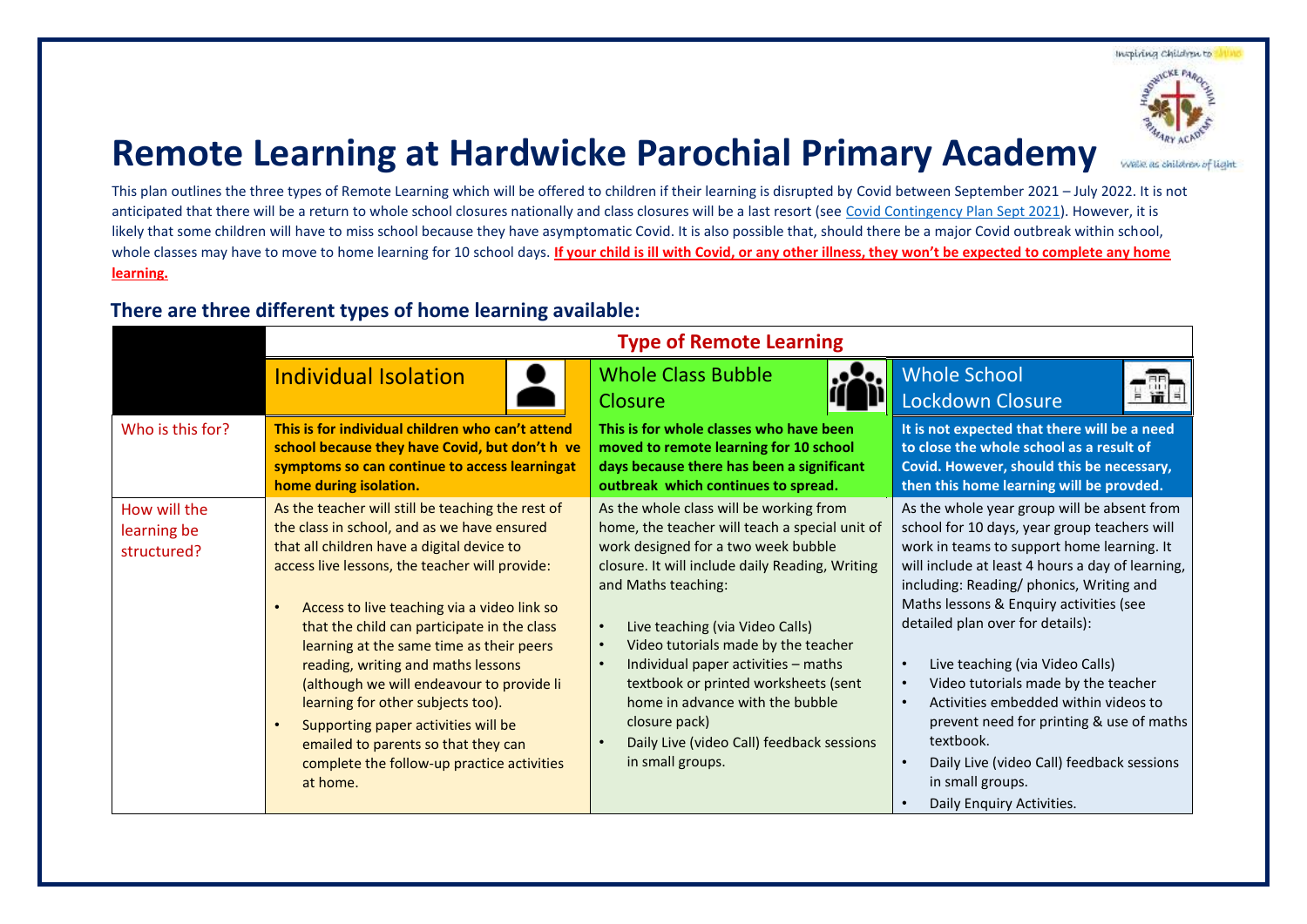|  | Inspiring Children to |  |
|--|-----------------------|--|
|--|-----------------------|--|



u of light

| How will my child<br>access the work? | This will be emailed to parents once it has been<br>established that your child is well enough to<br>complete home learning whilst self-isolating<br>with Covid.<br>Children who are ill with Covid will not be<br>expected to complete home learning. | The teacher will email a weekly timetable<br>which includes links to Video Calls. Video<br>lessons will be available to view via the MS<br>Teams Class Channel on the school School.<br>All worksheets and links will also be<br>uploaded to the Year Group Pages on the<br>school website.                                                                                                             | The year group teacher responsible for home<br>learning that week will email out a weekly<br>timetable by 4pm on the Friday before. It<br>will include a summary of the work to be<br>completed in the following week.<br>Video lessons will be available to view via<br>the MS Teams year group channel on the<br>school Log IN.<br>All paper activities and links will also be<br>uploaded to the Year Group Pages on the<br>school website.<br>If printing of resources is required, the<br>school will offer to print and deliver these to<br>children who can't do this at home. |
|---------------------------------------|--------------------------------------------------------------------------------------------------------------------------------------------------------------------------------------------------------------------------------------------------------|---------------------------------------------------------------------------------------------------------------------------------------------------------------------------------------------------------------------------------------------------------------------------------------------------------------------------------------------------------------------------------------------------------|---------------------------------------------------------------------------------------------------------------------------------------------------------------------------------------------------------------------------------------------------------------------------------------------------------------------------------------------------------------------------------------------------------------------------------------------------------------------------------------------------------------------------------------------------------------------------------------|
| What will the work<br>include?        | Daily Maths tutorial & Activity.<br>Daily Writing (Grammar) tutorial & Activity.<br>Daily Phonics/ Reading tutorial & Activity.                                                                                                                        | Daily 'registration' live video call with the<br>$\bullet$<br>whole class (15mins).<br>$\bullet$<br>Daily teacher-led Reading teaching video<br>& activities (1hour).<br>Daily teacher-led Writing teaching video<br>& activities (1hour).<br>Daily teacher-led Maths teaching video<br>& activities (1hour).<br>Daily Independent reading (20mins).<br>Daily Maths Numbots/ TTRS practice<br>(20mins). | Daily 'registration' live video call with the<br>whole class (15mins).<br>Full weekly reading unit, including daily<br>teacher-led Reading teaching video &<br>activities (1hour).<br>Full weekly writing unit, incl. daily<br>teacher-led Writing teaching video &<br>activities (1hour).<br>Full weekly maths unit, incl. Maths<br>teaching video & activities (1hour).<br>Daily Independent reading (20mins).<br>Daily Maths Numbots/ TTRS practice<br>(20mins).<br><b>Enquiry investigation</b><br>(Hist/Geog/Maths/RE) - developed<br>across a number of weeks (1 hour/day).     |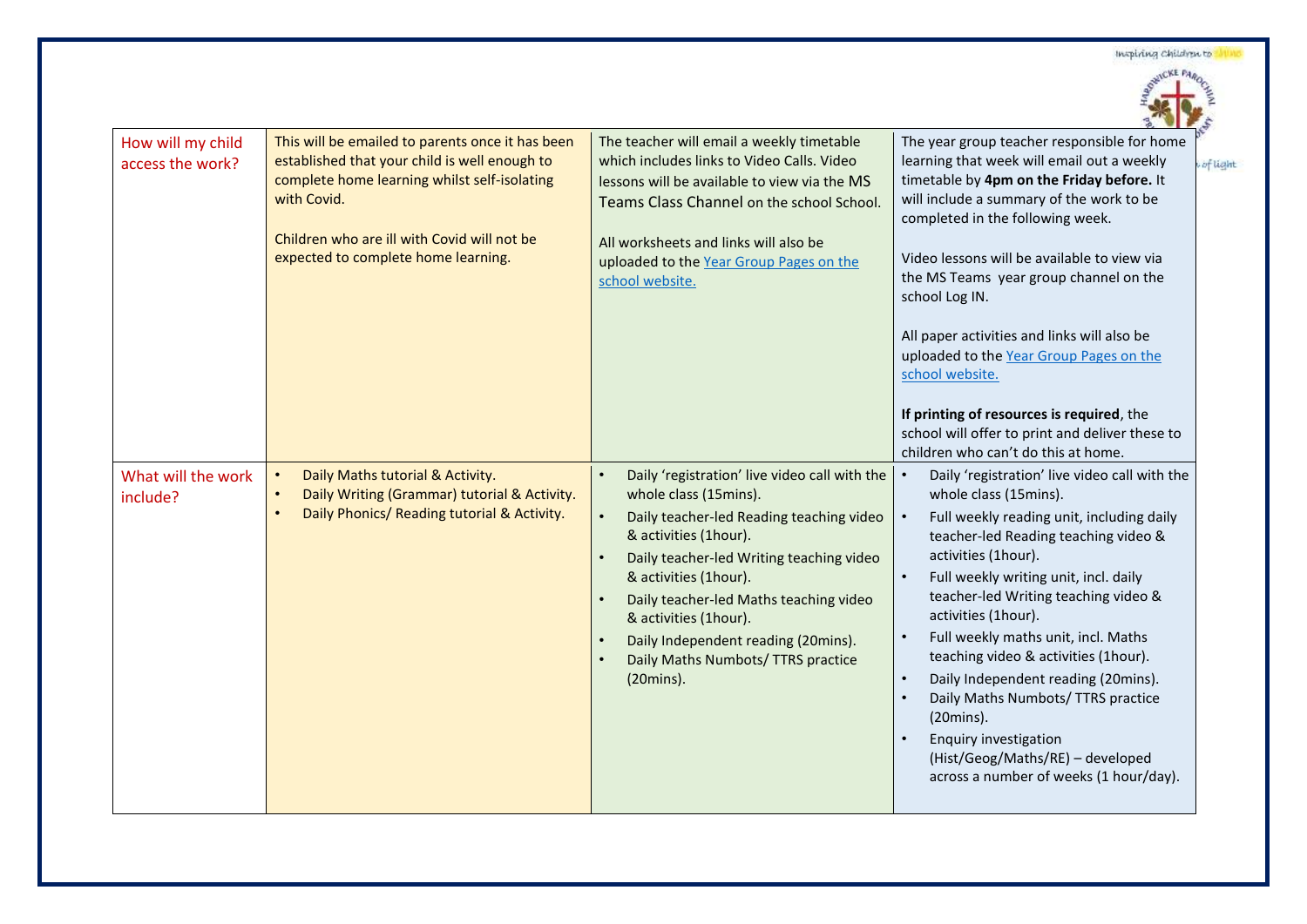Inspiring children to



u of light

|                                                            |                                                                                                                                                                                                           |                                                                                                                                                                                                         | ur                                                                                                                                                                                                                    |
|------------------------------------------------------------|-----------------------------------------------------------------------------------------------------------------------------------------------------------------------------------------------------------|---------------------------------------------------------------------------------------------------------------------------------------------------------------------------------------------------------|-----------------------------------------------------------------------------------------------------------------------------------------------------------------------------------------------------------------------|
| How will the<br>teacher keep in<br>touch with my<br>child? | As this will be a short absence of 10 days, the<br>teacher will email the parent to check that they<br>understand the home learning and be available<br>via email to respond to any queries at the end of | The teacher will 'check-in' with all the<br>children every day via the daily registration<br>video call.                                                                                                | The teacher will 'check-in' with all the<br>children every day via the daily registration<br>video call.                                                                                                              |
|                                                            | the day.<br>A staff member will phone parents of children<br>with Special Educational Needs or other                                                                                                      | The teacher will video call all children in<br>small groups throughout the afternoon for<br>feedback sessions on the morning's<br>learning.                                                             | The teacher will video call all children in<br>small groups throughout the afternoon for<br>feedback sessions on the morning's<br>learning.                                                                           |
|                                                            | vulnerabilities.                                                                                                                                                                                          |                                                                                                                                                                                                         |                                                                                                                                                                                                                       |
|                                                            | Children with an EHCP will be supported in<br>home learning through contact with their one-<br>to-one TA.                                                                                                 | <b>Reading Assistants and Teaching Assistants</b><br>will complete individual video calls to hear<br>children read if they are behind in this.                                                          | Reading Assistants and Teaching Assistants<br>will complete individual video calls to hear<br>children read if they are behind in this.                                                                               |
|                                                            |                                                                                                                                                                                                           | Children with an EHCP will be supported in<br>home learning through contact with their<br>one-to-one TA.                                                                                                | Children with an EHCP will be supported in<br>home learning through contact with their<br>one-to-one TA, although most children with<br>an EHCP will have a place in school.                                          |
| Will there be direct<br>teaching or<br>feedback?           | $No$ – the lesson tutorials will be from websites.<br>Work will be marked by the teacher once the<br>child returns.                                                                                       | Yes - the teacher will provide this every day<br>via a 20min small-group video-call.                                                                                                                    | Yes - the teacher will provide this every day<br>via a 20min small-group video-call.                                                                                                                                  |
|                                                            |                                                                                                                                                                                                           | Teaching Assistants will provide individual<br>feedback on reading, phonics and specific<br>SEND support.                                                                                               | Teaching Assistants will provide individual<br>feedback on reading, phonics and specific<br>SEND support.                                                                                                             |
| What resources will<br>my child need?                      | Access to the internet via a laptop or tablet.<br>Worksheets (downloaded from school website).                                                                                                            | Access to the internet via a laptop or tablet.<br>School can loan these to families if children<br>have limited access to these at home. All                                                            | Access to the internet via a laptop or tablet.<br>School can provide these for families where<br>families have limited access to these at                                                                             |
|                                                            | If you have any difficulties accessing the<br>Technology required, please context the School                                                                                                              | learning resources have been sent home in<br>a special 'Bubble Closure Plan Pack' in                                                                                                                    | home*.                                                                                                                                                                                                                |
|                                                            | Office who may be able to provide<br>Laptops/Ipads to support remote learning.                                                                                                                            | preparation for this.<br>If you have any difficulties accessing the<br>Technology required, please context the<br>School Office who may be able to provide<br>Laptops/Ipads to support remote learning. | Exercise books, pens etc. have been sent<br>home in advance and spares are available<br>from the back of the hall.<br>Reading scheme books are available to be<br>changed weekly from the back of the school<br>hall. |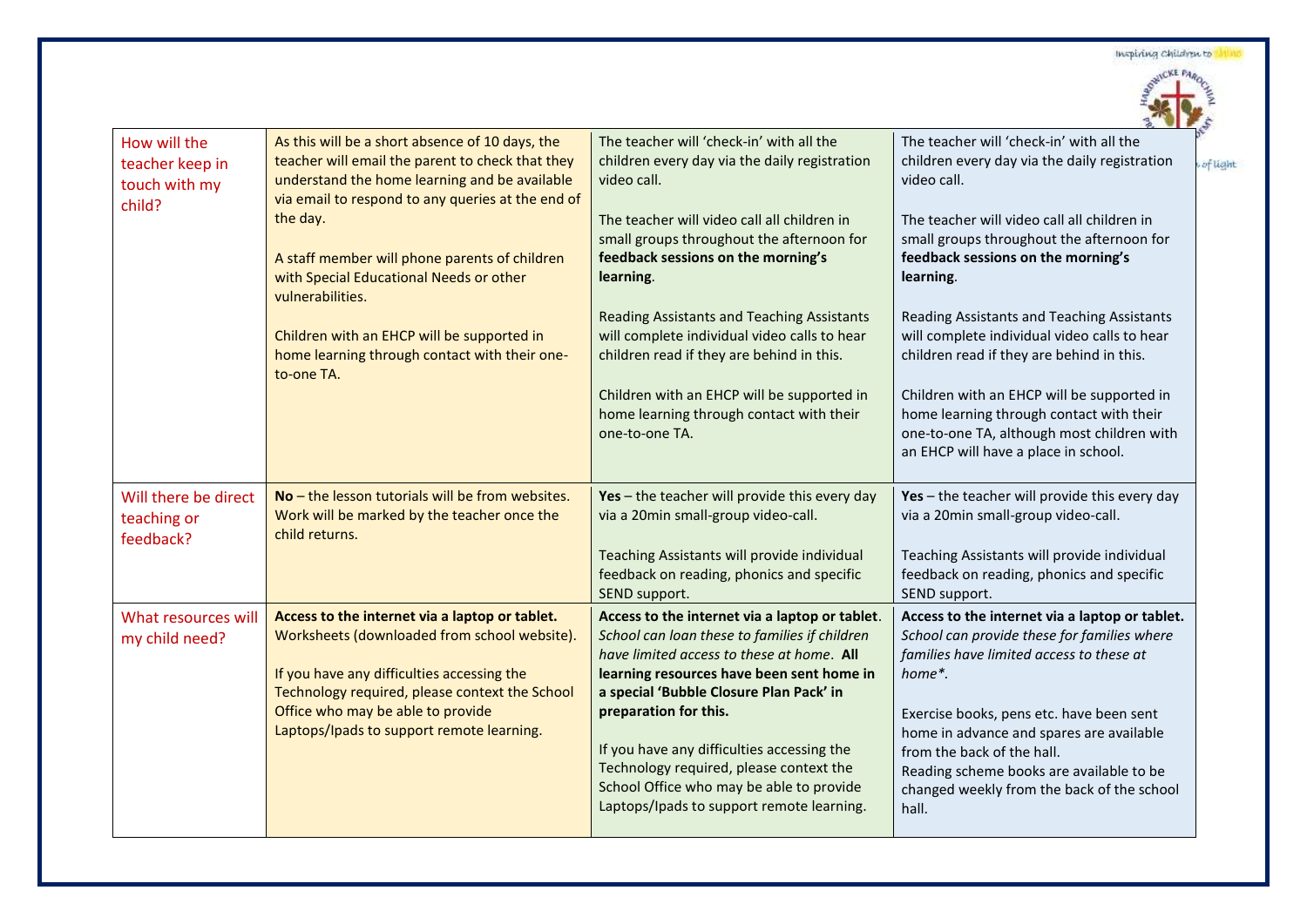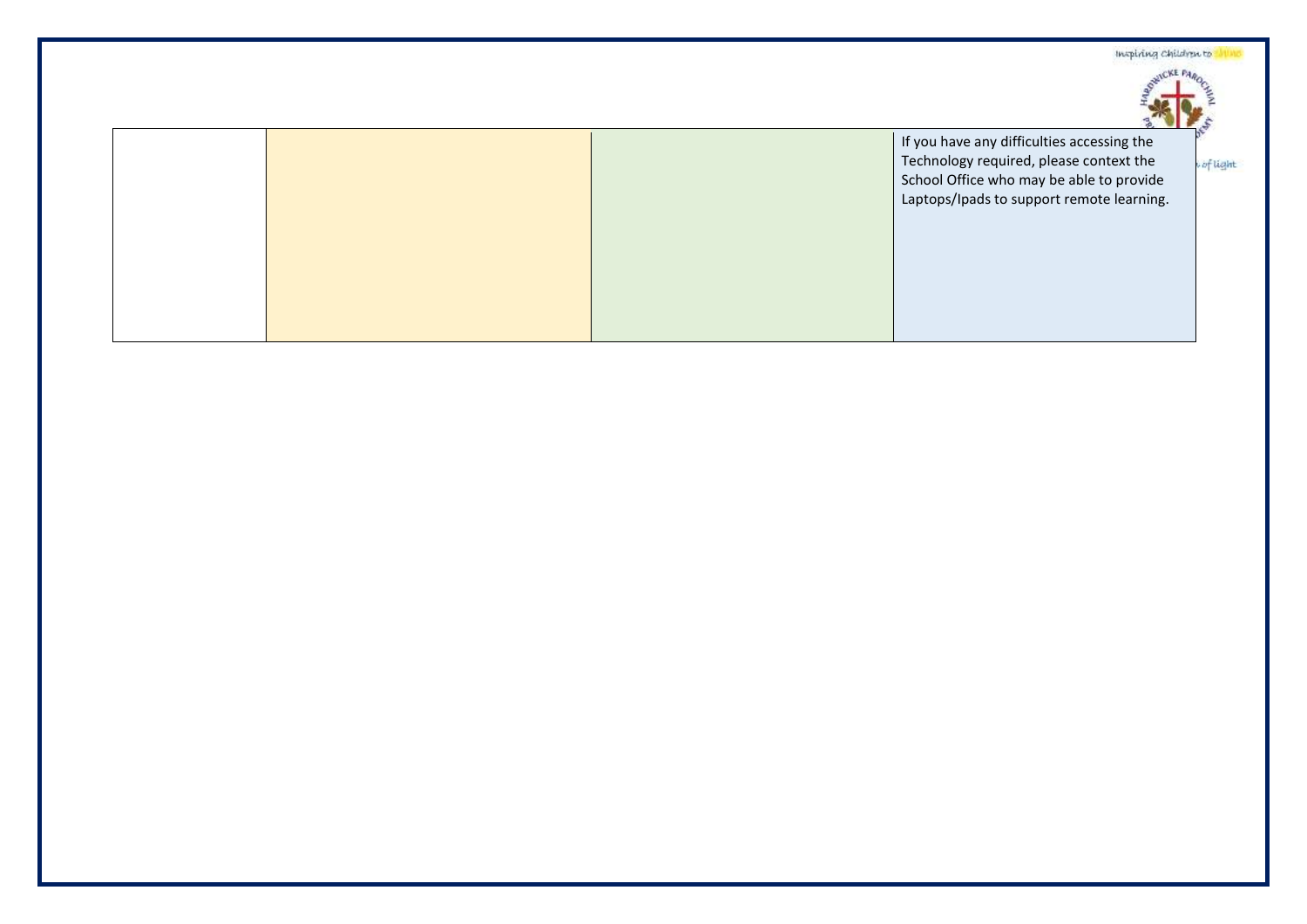Inspiring Children to



Welle as children of light

## Example Full Lockdown Closure timetable & indicative Class Closure Timetable:

Please visit the class pages for the confirmed timetable for your child's class [here.](https://hardwicke-parochial.eschools.co.uk/web/home_learning_/511441)

|                                                                  | <b>EYFS</b>                                                                                                                                           | KS1                                                                                                                                                                          |                                                                                                                                                                                                                                                                                    | KS <sub>2</sub>                                                                                                                                                                                                                                  |
|------------------------------------------------------------------|-------------------------------------------------------------------------------------------------------------------------------------------------------|------------------------------------------------------------------------------------------------------------------------------------------------------------------------------|------------------------------------------------------------------------------------------------------------------------------------------------------------------------------------------------------------------------------------------------------------------------------------|--------------------------------------------------------------------------------------------------------------------------------------------------------------------------------------------------------------------------------------------------|
| $8:45 - 9:15am$<br><b>Live Video Call</b><br>$(15 \text{ Mins})$ | <b>Register Story</b>                                                                                                                                 | <b>Register Phonics</b>                                                                                                                                                      |                                                                                                                                                                                                                                                                                    | Register<br>Explain activities for the day                                                                                                                                                                                                       |
| (AM) Reading<br>1 hour                                           | Pre-recorded Phonics tutorial Video<br>$(10 \text{mins})$<br><b>Phonics Activity: practice using target</b><br>sounds in words and sentences (30mins) | Year 1<br>Pre-recorded<br><b>Phonics tutorial</b><br>Video (10mins)<br><b>Phonics Activity:</b><br>practice using<br>target sounds in<br>words and<br>sentences<br>(30 mins) | Year 2:<br>Pre-recorded or<br><b>Live Teaching</b><br><b>Reading skills</b><br>video: Reading a<br>passage &<br>modelling focused<br>comprehension skill<br>'I do, you do'.<br>$(10-15 mins)$<br><b>Reading Activity:</b><br>(30 min) Practicing<br>the modelled<br>reading skill. | <b>Year 3-6:</b><br>Pre-recorded or Live Teaching of<br>Reading skills video: Reading a passage<br>& modelling focused comprehension skill<br>'I do, you do'. (1015mins)<br>Reading Activity: (45 min) Practicing the<br>modelled reading skill. |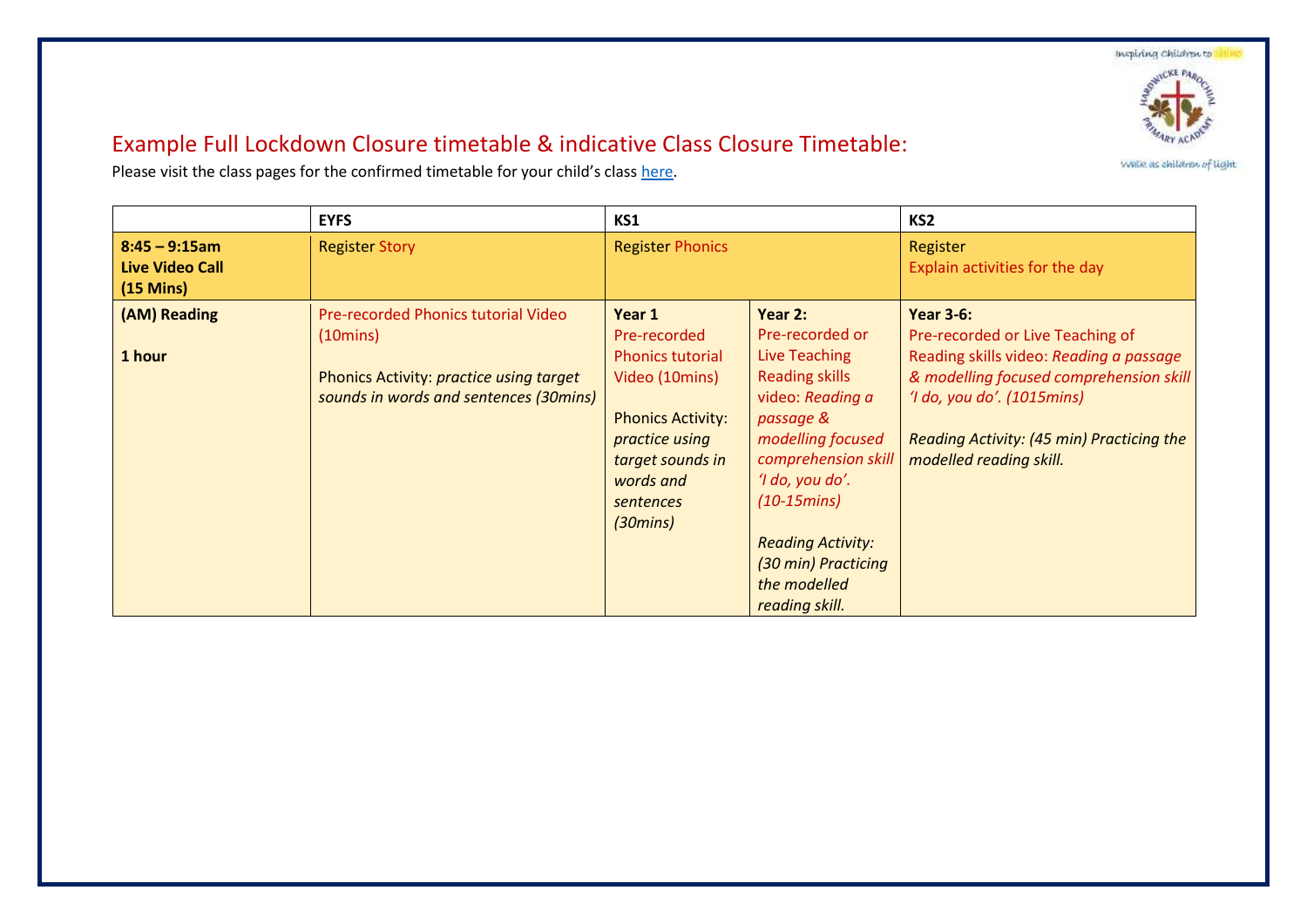|                                                                                     |                                                                                                                                             |                                                                                                                                                                                                                                                                                                                                                                           | $\sum_{i=1}^{n}$                                                                                                                                                                                                                                                                                                                                                                        |
|-------------------------------------------------------------------------------------|---------------------------------------------------------------------------------------------------------------------------------------------|---------------------------------------------------------------------------------------------------------------------------------------------------------------------------------------------------------------------------------------------------------------------------------------------------------------------------------------------------------------------------|-----------------------------------------------------------------------------------------------------------------------------------------------------------------------------------------------------------------------------------------------------------------------------------------------------------------------------------------------------------------------------------------|
| (AM) Writing Live<br><b>Teaching</b><br>1 hour                                      | Literacy Tutorial & modelling Video<br>$(10 \text{mins})$<br>Literacy activities (within video) 20mins.                                     | <b>English Tutorial &amp; Modelling Video:</b><br>(Over the week: Introduce text $\rightarrow$<br>Introduce new skill $\rightarrow$ Model $\rightarrow$ Practice<br>$\rightarrow$ Short-burst write $\rightarrow$ Edit/Re-draft).<br>10-15 mins.<br>English Activities (embedded in the<br>video & on website) following structure<br>of the week's learning.<br>40 mins. | <b>English Tutorial &amp; Modelling Video:</b><br>(Over the week: Introduce text $\rightarrow$<br>Introduce new skill $\rightarrow$ Model $\rightarrow$ Practice<br>$\rightarrow$ Short-burst write $\rightarrow$ Edit/Re-draft).<br>Text provided on website.<br>English Activities (embedded in the<br>video & on website) following structure<br>of the week's learning.<br>40 mins. |
| (AM) Maths Live Teaching                                                            | <b>Video Tutorial &amp; Modelling Video</b><br>$(10 \text{mins})$ .                                                                         | <b>Video Tutorial &amp; Modelling Video</b><br>(Learning structure over the week:                                                                                                                                                                                                                                                                                         | Video Tutorial, Modelling & Tasks Video.<br>(Learning structure DAILY -                                                                                                                                                                                                                                                                                                                 |
|                                                                                     | <b>EYFS</b>                                                                                                                                 | KS1                                                                                                                                                                                                                                                                                                                                                                       | KS <sub>2</sub>                                                                                                                                                                                                                                                                                                                                                                         |
| 1 hour                                                                              | Maths activity practicing skills (Activities<br>introduced in video & instructions re.<br>practical work on website).                       | Fluency $\rightarrow$ Varied Fluency $\rightarrow$ Reasoning<br>$\rightarrow$ Problem Solving). 20mins<br>Maths follow-up activities (practical/<br>embedded within the video) 40 mins.                                                                                                                                                                                   | <b>Modelling &amp; Activities -: Fluency Task</b><br>$\rightarrow$ Varied Fluency Task $\rightarrow$ Reasoning<br>Task $\rightarrow$ Problem Solving Task). 60 mins<br>Activities embedded into videos.                                                                                                                                                                                 |
| (PM) Guided Live<br><b>Feedback</b><br>$(15 - 25 \text{ mins})$                     | In small groups, with Teacher, Children<br>share morning's learning (25mins).<br>Teacher assesses understanding and fills<br>learning gaps. | In small groups, with teacher, children<br>have to share pre-agreed learning from<br>one of the morning sessions (15mins).<br>Teacher assesses understanding and<br>focuses on overcoming misconceptions.                                                                                                                                                                 | In small groups, with teacher, children<br>have to share all learning and then<br>focus on pre-agreed activity from one<br>of the morning sessions (15 mins).<br>Teacher assesses understanding and<br>focuses on overcoming misconceptions.                                                                                                                                            |
| <b>Individual Reading (Live</b><br><b>Video Call Support)</b><br>$(20 \text{ min})$ | <b>At least Weekly: Reading Assistant</b><br>support individual reading over Video<br>Call for those who need this (20 mins).               | At least Weekly: Reading Assistant &<br>TAs support individual reading over<br>Video Call for those who need this (20<br>mins).                                                                                                                                                                                                                                           | At least Weekly: Reading Assistants &<br>TAs support individual reading over<br>Video Call for those who need this (20<br>mins).                                                                                                                                                                                                                                                        |



of light